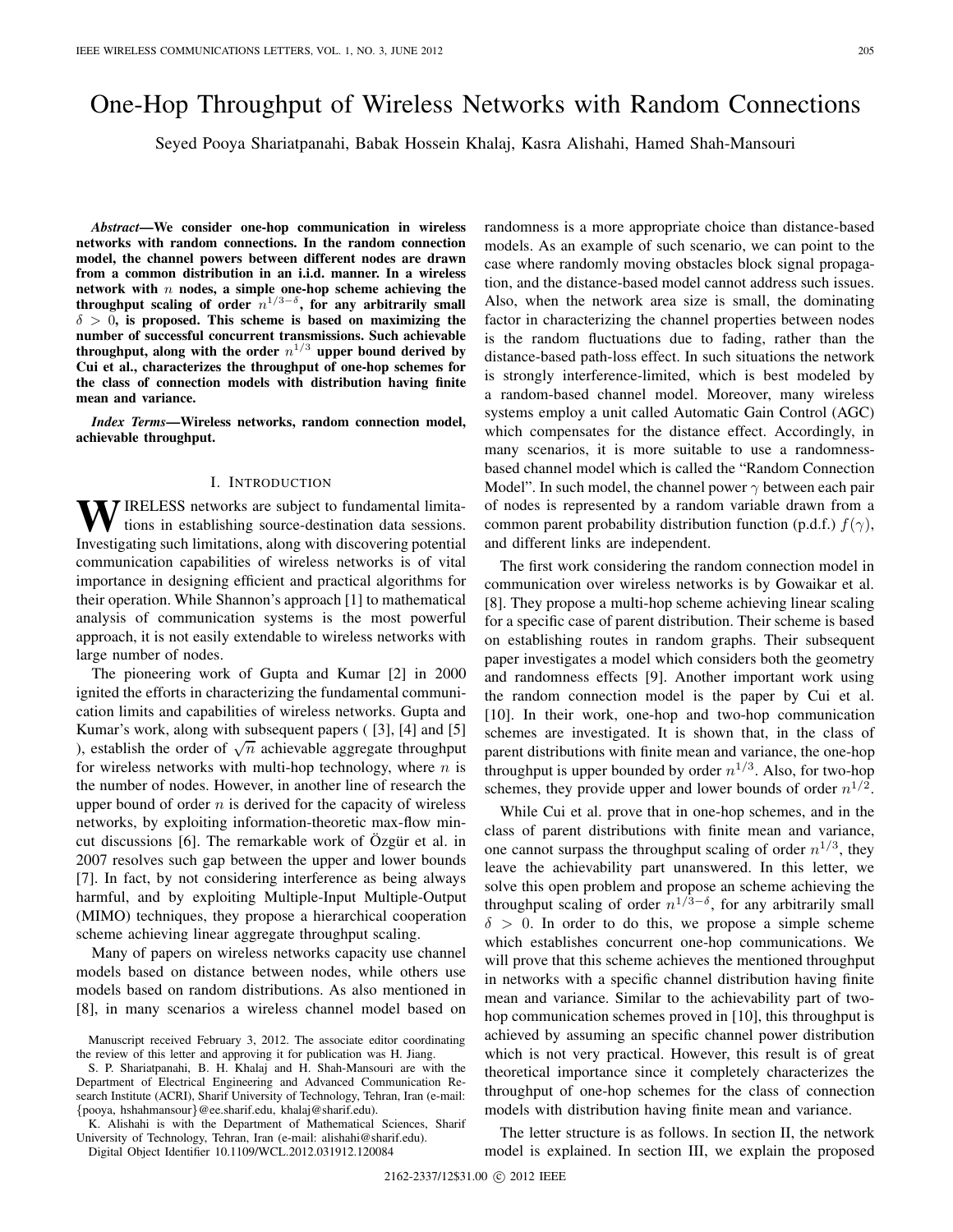scheme and prove that it achieves throughput of order  $n^{1/3-\delta}$ . Finally, section IV concludes the letter.

# II. NETWORK MODEL

Consider a wireless network consisting of  $n$  nodes. Each node is capable of transmitting and receiving signals simultaneously (i.e., full duplex communication). The nodes follow an on/off strategy. In such strategy, at each time slot, a subset of nodes with  $m$  elements are "on" and transmit simultaneously, while other nodes do not transmit any signal. We call the subset of active nodes S. Each node in the network is a source of data for exactly one destination, and also, it is destination of data for exactly one source. Thus, we have  $n$  sources (i.e.,  $S_1, \ldots, S_n$ , and n destinations (i.e.,  $D_1, \ldots, D_n$ ). Each source node  $S_i$  wishes to transmit to the destination node  $D_i$ for  $i = 1, \ldots, n$ . The signal received by  $D_i$  at a specific time slot is:

$$
y_i = \sum_{j \in \mathbb{S}} h_{j,i} x_j + n_i,\tag{1}
$$

where  $x_j$  is the signal transmitted by jth source node, and  $h_{j,i}$  is the channel gain between  $S_j$  and  $D_i$ . We define  $\gamma_{j,i} \triangleq$  $|h_{j,i}|^2$  to be the channel power, which is a random variable drawn from the parent distribution  $f(\gamma)$ . In addition, all links are independently and identically distributed (i.i.d.). Finally,  $n_i$ is the additive white Gaussian noise at each receiver whose variance is  $N_0$ . It should be noted that we assume a quasistatic time-varying channel model. In other words, channel coefficients are changed after each round of communication.

The communication between  $S_i$  and  $D_i$  is successful if and only if the received Signal to Interference and Noise Ratio  $(SINR)$  at  $D_i$  is above a given threshold level:

$$
SINR_i \triangleq \frac{\gamma_{i,i}}{N_0 + \sum_{j \in \mathbb{S}, j \neq i} \gamma_{j,i}} \ge \beta.
$$
 (2)

As explained earlier, such channel mode, also known as the "Random Connection Model" is a very appropriate model in many network scenarios [8], [10].

## III. THROUGHPUT ACHIEVABILITY OF ORDER  $n^{1/3}$

We consider one-hop communication between sources and destinations. At each time slot, the nodes belonging to the active subset S transmit their signals simultaneously, and the rest of the nodes do not transmit. Then, the corresponding destinations try to decode their message. We define the one-hop throughput of the network as the expected number of successful receptions at each time slot (similar to [10]). Cui et al. have proved that the throughput of such one-hop strategy, when  $f(\gamma)$  has finite mean and variance, is upper bounded by order  $n^{1/3}$ . In this section, we propose an achievable scheme which achieves the throughput of order  $n^{1/3-\delta}$  for any arbitrarily small  $\delta > 0$ . The main result of the letter is stated in the following theorem:

**Theorem 1.** *There exists a one-hop communication scheme achieving the throughput of order*  $n^{1/3-\delta}$  *in the class of links with finite mean and variance.* δ *is an arbitrarily small strictly positive real number independent of* n*.*

## *Proof:*

## • Proof Summary

First we propose a link distribution with finite mean and variance. Then, in order to prove the existence of such an scheme we provide a simple scheme which achieves the given throughput. In order to explain the scheme, we let  $m \triangleq n^{1/3-\delta}$  transmitters to be active, while the remaining nodes are inactive. Then, we prove that the average number of successful receptions is lower bounded by  $m/4$ . This will prove that the throughput of the proposed scheme is of order  $n^{1/3-\delta}$ .

# • The Channel Power Distribution

The proposed link distribution is

$$
f(\gamma) = \frac{2 + \epsilon}{(1 + \gamma)^{3 + \epsilon}}, \gamma \ge 0,
$$
 (3)

in which  $\epsilon$  is any arbitrarily small strictly positive real number. Since  $\mathbb{E}\{\gamma\} = \frac{1}{1+\epsilon}$  and  $\mathbb{E}\{\gamma^2\} = \frac{2}{\epsilon(1+\epsilon)}$ , the proposed distribution has finite mean and variance. It should be noted that although  $\epsilon$  is an small positive real number, the variance is finite due to the fact that  $\epsilon$  is strictly positive.

# • The Set of Active Nodes

Consider source nodes  $S_1, \ldots, S_n$  and destination nodes  $D_1, \ldots, D_n$ . Remember that the channel power between  $S_i$ and  $D_i$  is  $\gamma_{i,i}$ . Let us sort  $\gamma_{i,i}$ 's to get their order statistics as follows:

$$
\gamma_{(1),(1)} \le \gamma_{(2),(2)} \le \ldots, \le \gamma_{(n),(n)}.\tag{4}
$$

This will sort the source-destination pairs based on the direct link between them. In other words,  $S(i_1) - D(i_1)$  has better direct link compared to  $S(i_2) - D(i_2)$  if  $i_1 > i_2$ . Thus,  $S_{(n-i+1)} - D_{(n-i+1)}$  is the source-destination pair which has the *i*th most powerful channel,  $\gamma_{(n-i+1),(n-i+1)}$ .

In the proposed scheme, at each time slot, the first  $m$ strongest source-destination pairs (i.e.,  $S_{(k)} - D_{(k)}$ ,  $k = n$  $m+1,\ldots,n$  are active, and other nodes are inactive. In other words, at each time slot, sources  $S_{(k)}$ ,  $k = n - m + 1, \ldots, n$ transmit their signals simultaneously, and the corresponding receivers  $D_{(k)}$ ,  $k = n - m + 1, \ldots, n$  attempt to decode their messages. Since we have assumed quasi-static time-varying channels, on average, all nodes will be selected the same number of times. Therefore, fairness issues arising in similar scenarios will not be of major concern in our case.

# • Number of Successful Receptions

Define  $SINR_{(i)}$  to be the  $SINR$  at  $D(i)$  and  $r \triangleq n-m+1$ . If we define M as the number of successful receptions, for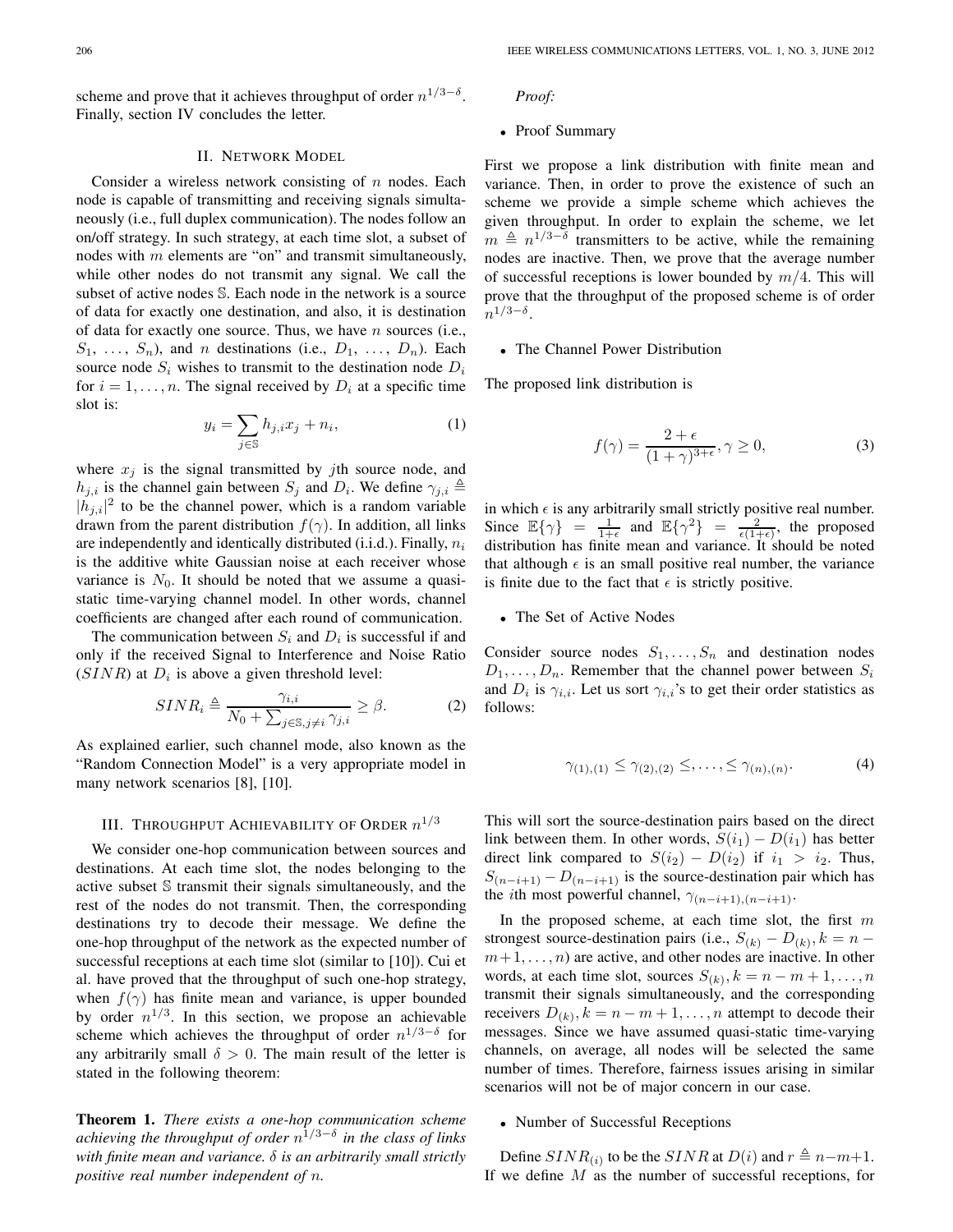the network throughput we have<sup>1</sup>:

$$
\mathbb{E}\{M\} = \sum_{k=r}^{n} \mathbb{P}\{SINR_{(k)} \ge \beta\} \tag{5}
$$
\n
$$
\ge m \mathbb{P}\{SINR_{(r)} \ge \beta\} \\
= m \mathbb{P}\{\gamma_{(r),(r)} \ge \beta(N_0 + \sum_{j=r+1}^{n} \gamma_{(j),(r)})\} \\
\ge m \mathbb{P}\{\gamma_{(r),(r)} > 2\beta\bar{\gamma}m\} \times \\
\mathbb{P}\{\beta(N_0 + \sum_{j=r+1}^{n} \gamma_{(j),(r)}) < 2\beta\bar{\gamma}m\},
$$

where  $\bar{\gamma} \triangleq \mathbb{E}\{f(\gamma)\}\$ . The first inequality is due to the fact that  $S(r) - D(r)$  has the weakest direct channel power among the active pairs. The last inequality is due to the independence of  $\gamma_{(r),(r)}$  and  $\beta(N_0 + \sum_{j=r+1}^n \gamma_{(j),(r)})$ . According to Markov's inequality we have:

$$
\mathbb{P}\{\beta(N_0 + \sum_{j=r+1}^n \gamma_{(j),(r)}) > 2\beta\bar{\gamma}m\} \le \frac{\beta(N_0 + (m-1)\bar{\gamma})}{2\beta\bar{\gamma}m}
$$
\n
$$
\simeq \frac{1}{2},
$$
\n(6)

for large  $m$ . From (5) and (6) we have:

$$
\mathbb{E}\{M\} \ge \frac{m}{2} \mathbb{P}\{\gamma_{(r),(r)} > 2\beta \bar{\gamma}m\}.
$$
 (7)

To continue the proof we should look for the statistical properties of  $\gamma_{(r),(r)}$  to analyze  $\mathbb{P}\{\gamma_{(r),(r)} > 2\beta\bar{\gamma}m\}$ , which appears in (7). Accordingly, we need the following Lemma due to Falk [11]:

**Lemma 1.** *Suppose*  $X_1, \ldots, X_n$  *are n i.i.d. random variables with the parent distribution*  $f(x)$ *. Define*  $X_{(1)}, \ldots, X_{(n)}$  *to be the order statistics of these random variables. Suppose*  $F(x)$ *is the cumulative distribution function (c.d.f.) of the parent distribution, which is absolutely continuous, and for some*  $\alpha$  > 0 *we have (known as one of von Mises conditions [12]):*

$$
\lim_{x \to \infty} x \frac{f(x)}{1 - F(x)} = \alpha.
$$
 (8)

*Then, if*  $i \to \infty$  *and*  $i/n \to 0$  *as*  $n \to \infty$ *, there exist sequences*  $a_n$  *and*  $b_n > 0$  *such that* 

$$
\frac{X_{(n-i+1)} - a_n}{b_n} \Rightarrow N(0,1),\tag{9}
$$

*where*  $\Rightarrow$  *stands for convergence in distribution, and*  $N(0, 1)$ *is the normal distribution with zero mean and unit variance. Furthermore, one choice for*  $a_n$  *and*  $b_n$  *is:* 

$$
a_n = F^{-1}(1 - \frac{i}{n}),
$$
  
\n
$$
b_n = \frac{\sqrt{i}}{nf(a_n)}.
$$
\n(10)

Now, we are ready to apply Lemma 1 to the throughput analysis of our scheme. We have the same "intermediate

<sup>1</sup> $\mathbb{E}\{\cdot\}$  and  $\mathbb{P}\{\cdot\}$  are the expectation operator and probability measure respectively.

order statistics" problem as the one stated in Lemma 1. Consequently, to apply Lemma 1 to our problem, we set:

and

$$
i = m = n^{\frac{1}{3} - \delta},\tag{12}
$$

 $X_{(r)} = \gamma_{(r),(r)},$  (11)

for any arbitrarily small  $\delta > 0$  and independent of n. Also, we observe that the proposed p.d.f. in (3) is absolutely continuous and satisfies the von Mises condition:

$$
\lim_{x \to \infty} x \frac{f(x)}{1 - F(x)} = 2 + \epsilon > 0.
$$
 (13)

Accordingly, due to Lemma 1 we have:

$$
\frac{\gamma_{(r),(r)} - a_n}{b_n} \Rightarrow N(0,1),\tag{14}
$$

where

$$
a_n = F^{-1}(1 - \frac{i}{n})
$$
  
\n
$$
\approx n^{\frac{1}{3} \frac{2+3\delta}{2+\epsilon}}
$$
  
\n
$$
= n^{\frac{1}{3}},
$$
\n(15)

where we have put  $\delta = \frac{\epsilon}{3}$ . Therefore, we have:

$$
\mathbb{P}\{\gamma_{(r),(r)} > 2\beta \bar{\gamma}m\} = \mathbb{P}\{\gamma_{(r),(r)} > (2\beta \bar{\gamma}n^{-\delta})n^{1/3}\} \quad (16)
$$

$$
> \mathbb{P}\{\gamma_{(r),(r)} > n^{1/3}\}
$$

$$
= \frac{1}{2},
$$

where the inequality is valid for large-enough  $n$ , due to the fact that  $\bar{\gamma}$  and  $\beta$  are independent of n. The last equality is a consequence of the result of Lemma 1, which is stated in equation  $(14)$ . By putting  $(16)$  in  $(7)$  we will have:

$$
\mathbb{E}\{M\} \ge \frac{m}{4}.\tag{17}
$$

Remembering that  $M$  is the number of successful receptions and  $m = n^{1/3-\delta}$ , (17) concludes the proof.

Finally, with respect to the amount of Channel State Information (CSI) needed in the proposed scheme, it should be mentioned that each receiver is responsible for feeding back to the corresponding transmitter whether it should be active or inactive. Thus, in order to sort channel powers, each receiver should know  $n$  channel gains corresponding to the  $n$ transmission pairs.

#### IV. CONCLUSIONS AND DISCUSSIONS

In this letter, we have proved that the lower bound of one-hop communication schemes in wireless networks with random connection model, in the class of finite mean and variance channel powers, is  $n^{1/3-\delta}$ , where  $\delta > 0$  is any arbitrarily small strictly positive real number. Our result, combined with the upper bound of  $n^{1/3}$  derived by Cui et al., characterizes the throughput of such networks.

The result achieved in this letter is based on a link distribution which is not very practical (similar to the achievability result of Cui et al. for two-hop communications [10]). However, it has an important theoretical implication that the upper bound derived by Cui et al. is tight. The link distribution of interest has the property that it has a heavy tail, while having a